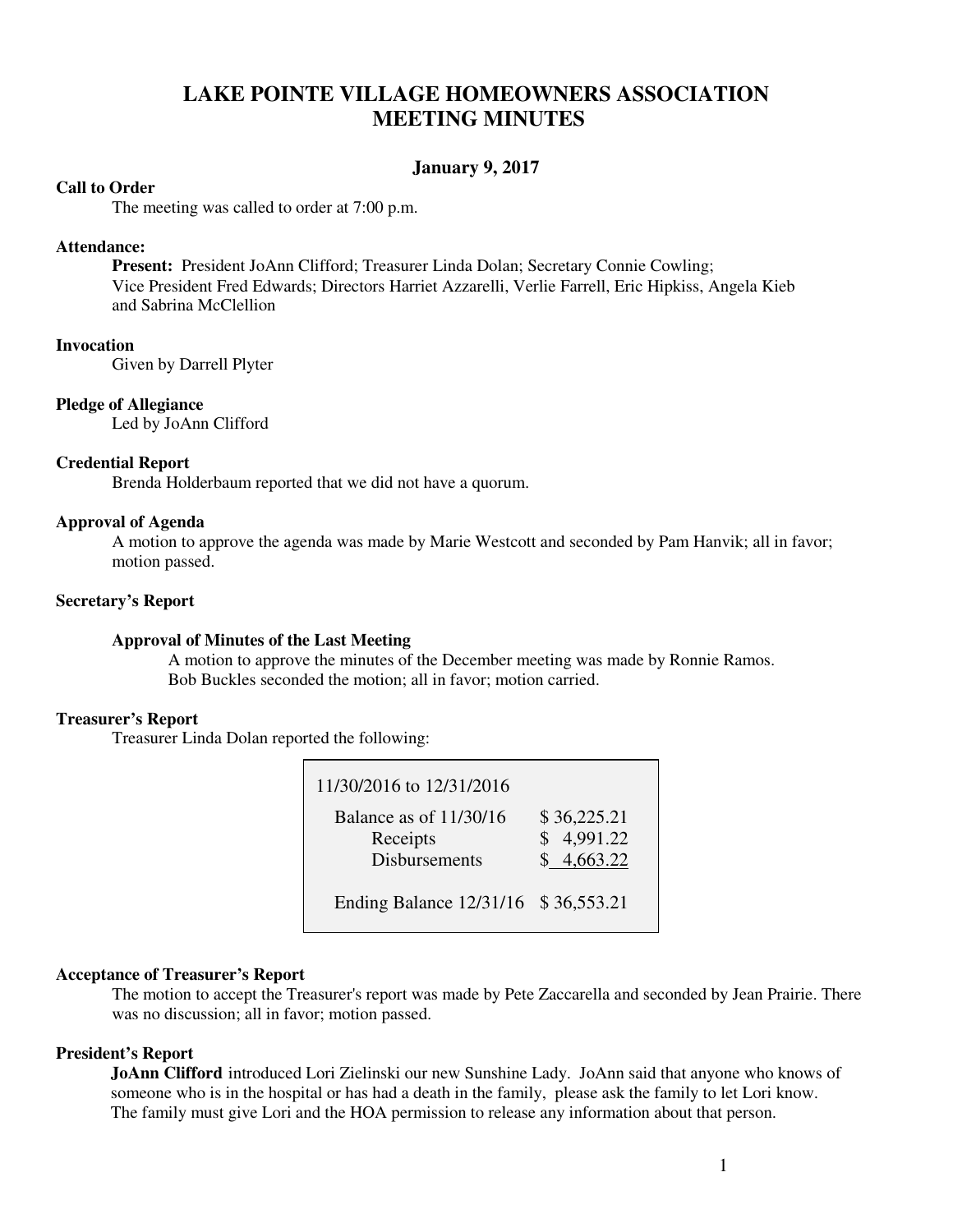#### **Unfinished Business**

None to report at this time

### **Committee Reports**

# **FMO**

**Fred Edwards** asked for a moment of silence to remember Russell Hawkins, a long-time board member and **a** very dedicated, hard worker for the Lake Pointe Village Homeowners Association. Fred explained the purpose of the FMO and how they assist Florida HOA's in fighting undesirable proposed legislation in Tallahassee.

Fred asked Barbara Wallace to come up and speak about the FMO meeting she attended recently. She said there was a speaker at that meeting who talked about new procedures to get your FL driver's license. By 2021 you will need this new license to get on an airplane. You need your present license to get into a federal facility, but they're adding things every year. To get these new licenses you will have to have your Social Security Number, proof of ID, two proofs of your residential address, and women will have to have proof of every name change.

Fred then explained there will be a district meeting this week at Cypress Lakes on North 98. This meeting is open to anyone, so please let him know if you are interested in attending.

#### **Nominations**

 **Verlie Farrell** reported that we have two candidates for positions on the board of directors. They are Angela Kieb and Connie Cowling. She then asked for nominations from the floor, 1, 2, 3 times. There were no responses. Nominations closed.

#### **Welcome**

 **Maggie Crose** read a long list of new residents. They included: Paul & Karen Morganti, Tammey Tootle, Ron and Judy Martin, Dale & Jeanette Glenn, Don & Carol Denham, Ron & Vicki Waggoner, Dwight Gagnon, Brian & Melissa Blaney, Joseph &Sharon Stevens, Pamela Granger & Michael Vitro, Bill & Jan Alexander, John & Vickie Anderson, Brenda Barry, and Bob Eldridge.

# **Activities**

**Billiards – David Downs said there were thirteen men at billiards last Friday night. He encouraged new**  players to come and join them on Fridays. On January 28, they will be hosting a pancake breakfast with pancakes, sausage, juice and coffee. Tickets are \$5.00 per person.

 **Dances –** Carol Herchenroether spoke about the dance committee's great New Year's Eve celebration. It was a big success. One hundred nineteen people were in attendance. Jim and Dottie McDonnell won the drawing for the 55" TV.

There will be another dance on January 21, 2017 with our own DJ, Roberta Kirby. Tickets are available at Saturday morning coffee.

 Looking forward, there is also a Valentine's Day dinner and dance on Saturday, February 18, 2017. Dinner is at 5:00 p.m. and the dance starts at 7:00 p.m. Tickets are \$8.00 for the dinner only; \$7.00 for the dance only; or \$15.00 for both the dinner and the dance.

**Entertainment Unlimited –** Cahal Dunne will be here on March 11, 2017, a week before St. Patrick's Day. Three Irish dancers will be coming with him. Dinner will be corned beef and cabbage. The tickets are \$25.00. Dinner will be \$10.00 and the show, \$15.00. You will be able to attend both or just the dinner or the performance. Dinner will be at 4:00 p.m. and the dance will start at 7:00 p.m.; there will be three separate sign-up sheets on the bulletin board in the activities room; one for just the dinner; one for just the dance; and the third for both the dinner and the dance.